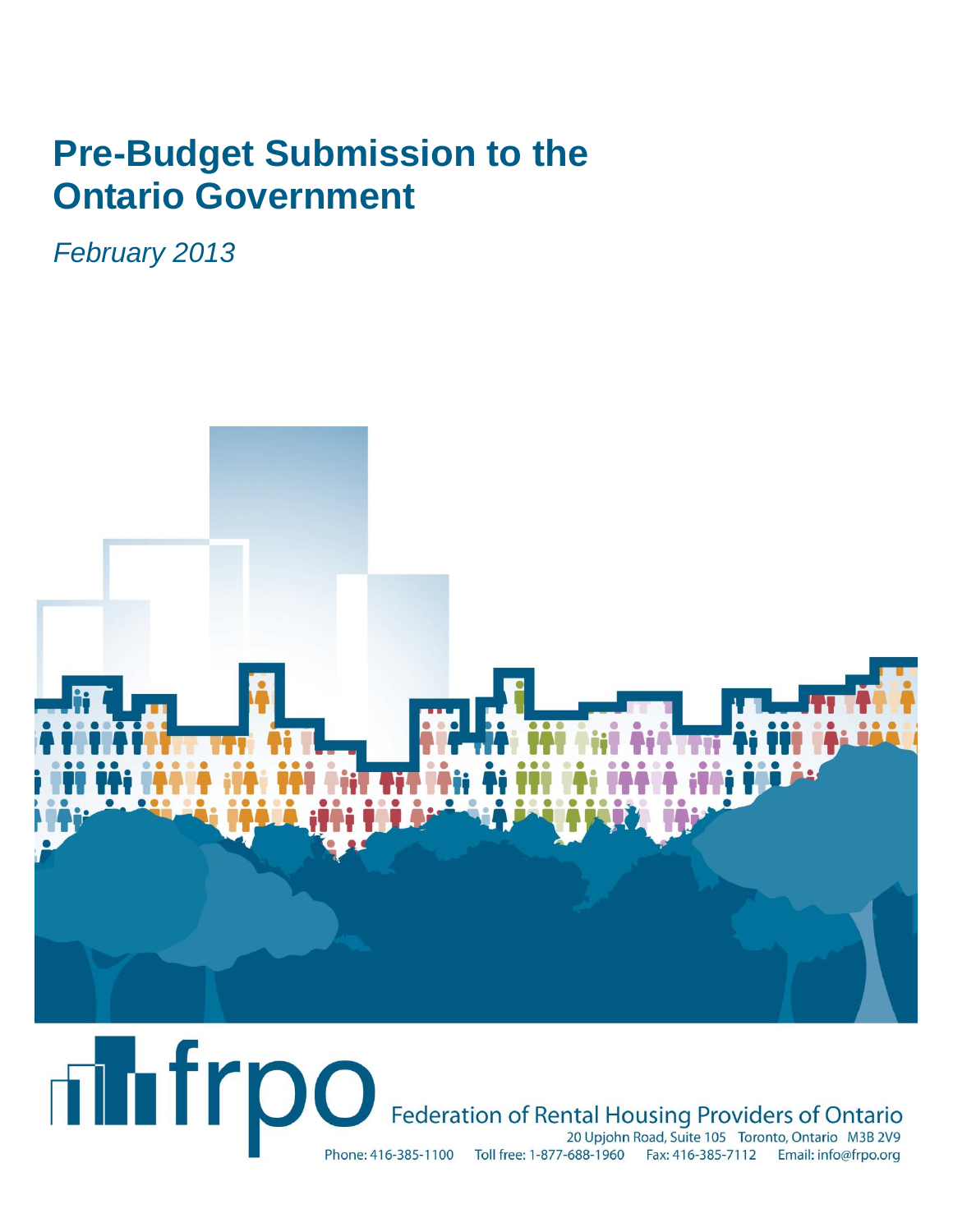# **Table of Contents**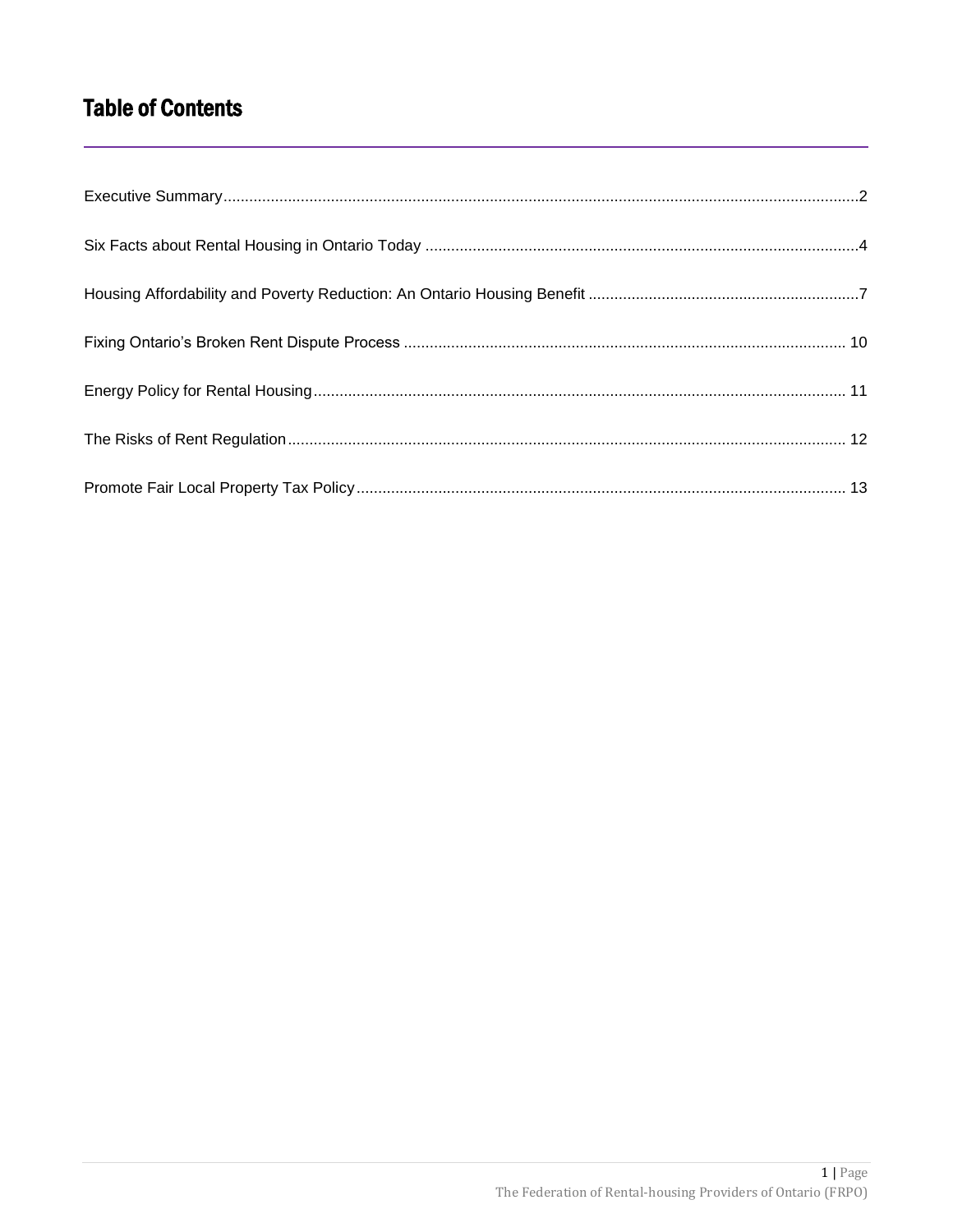# <span id="page-2-0"></span>Executive Summary

Ontario is now seeing fundamental changes in factors affecting housing preferences and supply. Demand for rental housing is increasing, with vacancy rates trending down across the province. Construction of new apartment buildings by the private sector is at its highest level since 1993, but more will be needed to sustain Ontario's ageing rental stock. Households are getting smaller, with 42 percent of all tenants consisting of oneperson households. The cost of owning a home compared to renting is at its highest since 1949, resulting in more tenants delaying home purchases and renting for longer durations.

The result of these dramatic changes points to private sector landlords playing a key role in supplying housing to meet today's economic realities and demographic shifts. Rental housing provided by private sector landlords is ideally suited to meet Ontario's housing needs of tomorrow.

Public policy, however, is still based on out-dated concepts of how to meet the housing needs of Ontarians:

- Many low income households have housing affordability problems, yet Ontario still has *no* housingrelated income program to help the working poor.
- Ontario's broken rent dispute process is plagued by 3 to 4 month delays, financially devastating small landlords and leaving some tenants with massive debt problems. This is a major impediment to rental housing supply.
- Instead of encouraging apartment owners to invest in improved rental housing quality, Ontario still uses 1970's-era rent controls that are an impediment to capital investment needed for repairs and maintenance, and to job creation.
- Ontario is one of the few (and perhaps only) places in the world that still sees most tenants subsidize their neighbours' hydro use.
- Ontario stands alone among Canadian provinces in allowing municipalities to regressively impose unfair, higher property tax rates on lower income tenants.

Rental housing for many households is their first choice for where to live. To help the apartment industry live up to that choice, FRPO is recommending the following policies:

### Housing Affordability:

*1. Implement a new monthly Housing Benefit to help Ontario achieve its poverty reduction and housing affordability objectives by extending housing assistance to those with high shelter burdens, reduce the risk of homelessness, and minimize dependence on Ontario Works.*

### Eliminate Abuses of the Justice System:

*2. Make the residential rent dispute system fairer and improve justice by adopting all of the recommendations in FRPO's "Justice Denied" report [\(http://www.frpo.org/Submissions\)](http://www.frpo.org/Submissions), including the measures to reducing statutory notice delays from 14-days to 5-days, provide the Landlord Tenant Board with financial resources needed to reduce hearing wait times from one month to one week, require tenants to file applications, eliminate the 11-day wait for ordering enforcement by the Sheriff, and allow private bailiffs to enforce orders.*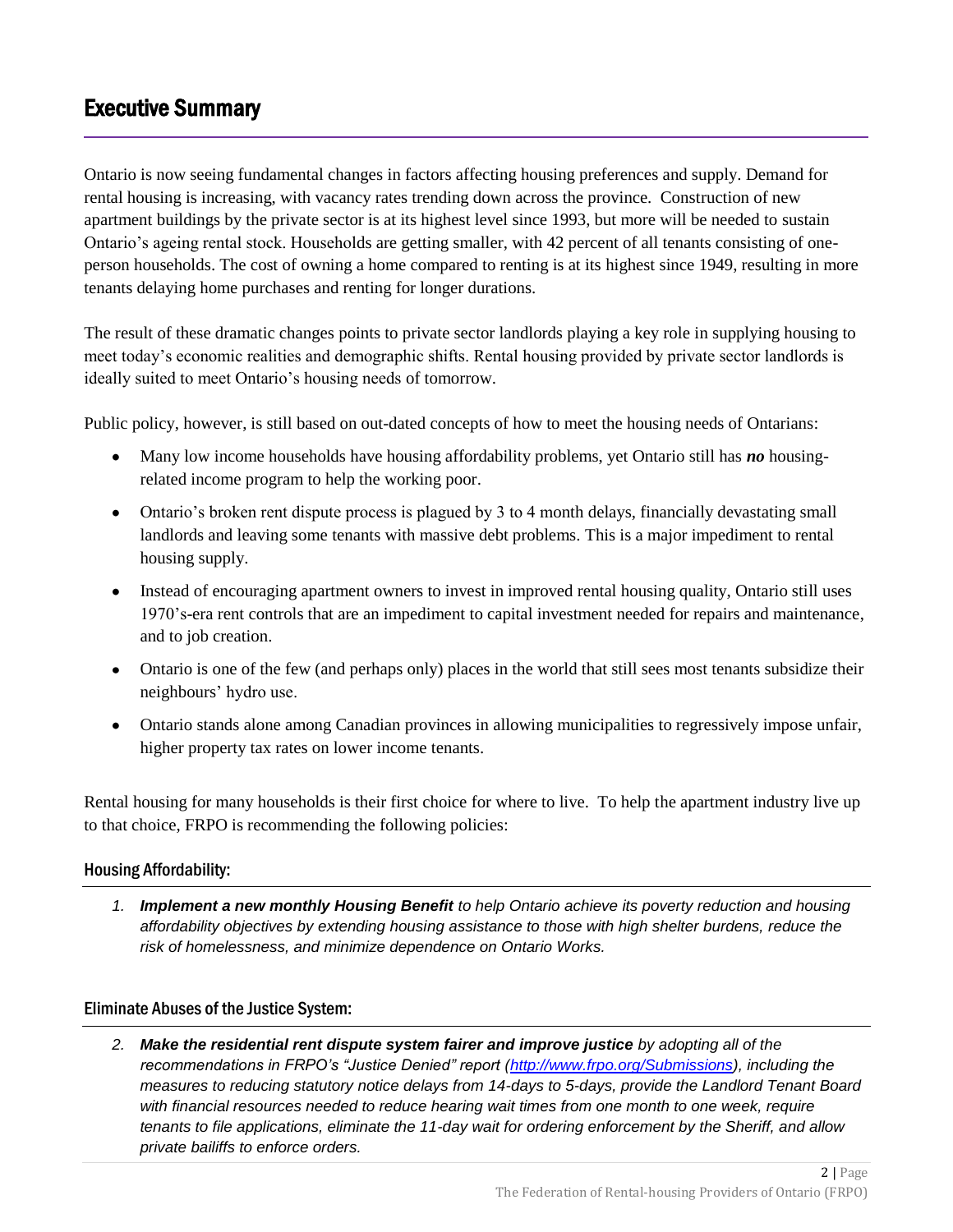### Energy Conservation:

*3. Enhance energy conservation in rental housing by removing regulatory barriers to suite metering, specifically: 1) Allowing rental housing providers to transition all housing units to suite metering (not just those where the sitting tenant grants consent); and, 2) Allowing suite metering in all electrically heated rental housing buildings.*

### Relief from Rising Hydro Prices

*4. Recommended Policy: FRPO recommends that the Ontario government ensure the 10% Ontario Clean Energy Benefit treats all residential properties fairly to help protect tenants against future hydro price increases. For any energy-related credits or benefits, consideration should be given to energy consumption in rental apartment common areas that are an extension of the living space of tenants.*

### Property Tax Fairness for Tenants

*5. Combine the multi-residential property class with the residential class so that the municipal tax rate on multi-residential properties is reduced to the residential rate. In making this recommendation, it is noted that property tax savings would have to be passed along to tenants under the provisions of the Residential Tenancies Act.*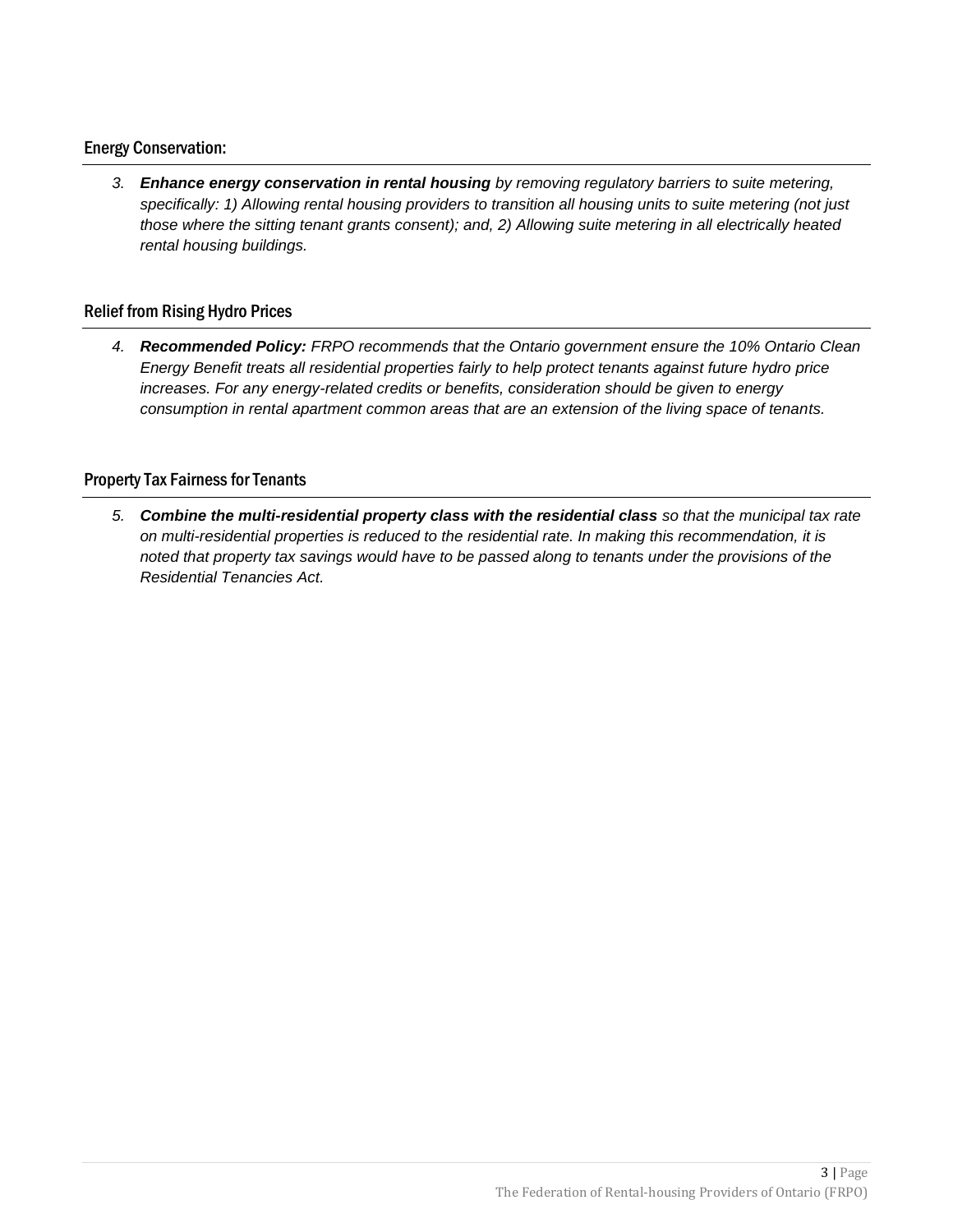## <span id="page-4-0"></span>Six Facts about Rental Housing in Ontario Today

### **Fact 1: Incomes and housing prices have outpaced rents for the past ten years**

Compared to the increasingly expensive costs of homeownership, rental housing provides an ever more affordable housing option for Ontarians. Almost one-third of Ontario households rent their home. Demographic trends and escalating housing prices signal a possible boost in future rental housing demand. The good news for renters is that average rents increased only 10% between 2002 and 2011, while incomes and house prices went up 26% and 35% respectively (see Chart 1).



#### **Chart 1: Ownership vs. Renting Price Gap Continues to Widen**

*Source: CMHC 2011 Housing Observer, Ontario Economic Accounts 2012*

### **Fact 2: The relative costs of owning a home compared to renting are at 60-year highs**

Rental housing provides more than just shelter for millions of Ontarians. It provides a financially responsible housing option for households and better job mobility for households who are adapting to today's economic realities. According to CMHC, many new Canadian take advantage of this flexibility, with 75% of new immigrants living in rental housing during their first two years in Canada.

Due to the costly price of homeownership in Ontario (the ratio of home ownership costs to renting costs is close to its highest level since 1949 according to the Bank of Canada), more households have a financial reason to choose renting. Increasing house prices will be factor in boosting rental demand and reducing vacancy rates going forward.

**Chart 2: The ratio between the all-in monthly costs of owning a home and renting a home, as measured in the CPI, is close to its highest level since records were first kept in 1949** 



*Statistics Canada CANSIM Table 326-0020 \* Owned accommodation = mortgage interest, replacement cost (NHPI), property taxes, homeowners' and mortgage insurance, & maintenance, repairs. Rented accommodation = rent , tenants' insurance, maintenance, repairs*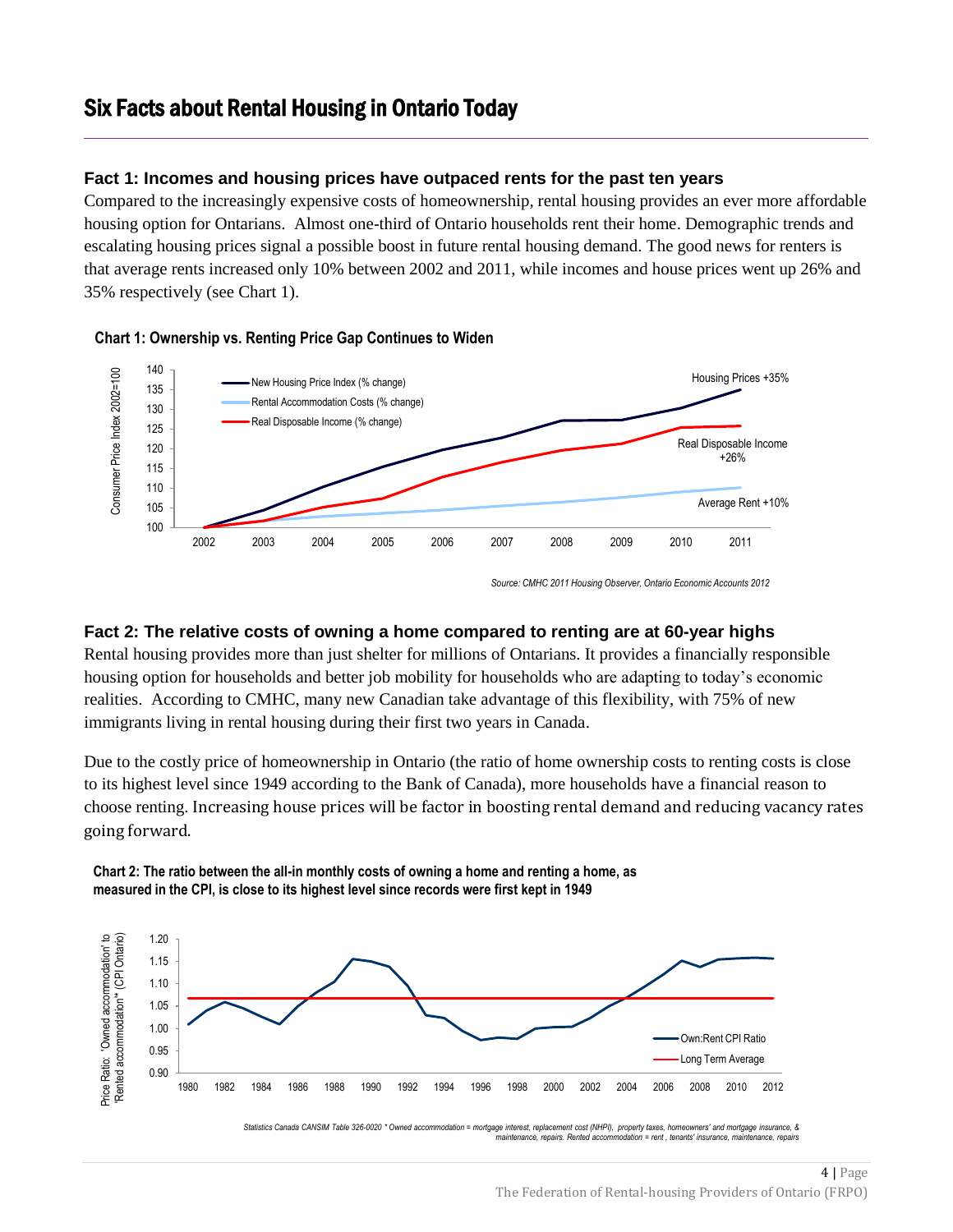### **Fact 3: Over 42% of all Renter Households are One-Person Households**

Other important trends will also impact the demand for multi-family rental housing. For example, there is a long term trend towards smaller household sizes. Fewer families are having children, and fewer Ontarians are creating traditional household families. Over 42% of all renters in Ontario are now one-person households, and 25% of all households consist of just one-person. Even if the total population size remains stable, a shrinking household size means the demand for housing expands, particularly for multi-unit housing. Strong levels of immigration, a larger population of seniors and full-time post-secondary students will also boost demand for rental housing - and potentially make apartments harder to find if supply does not increase accordingly. If this trend continues, household growth will outpace population growth, placing large demands on available housing.



*Source: Statistics Canada. 2012. Focus on Geography Series, 2011 Census.* 

### **Fact 4: Tenants demand higher quality, leaving the most affordable rental homes empty**

There is a common misconception that there is a shortage of affordable rental units, with the false assumption that tenants are drawn to the lowest rent apartments. In most Ontario cities, the opposite is true. The highest vacancy rates and best rental housing availability are often found in apartments with the lowest rent. Many renters choose to pay more for higher quality or newer homes, creating more supply in the most affordable rent ranges.

In Toronto, for example, the vacancy rate for private sector apartments \$799/month or less is almost three times higher than for apartments renting for \$1000/month or more. According to CMHC's Fall 2012 rental market report, modest job growth in Ontario pushed apartment vacancy rates up, to a provincial average of 2.5% in 2012, up from 2.2% a year ago. It should be noted that apartment vacancy rates vary widely from this average based on location, building type and price structure.



**Chart 4: The highest vacancy rates are found in apartment buildings with the most affordable monthly rents**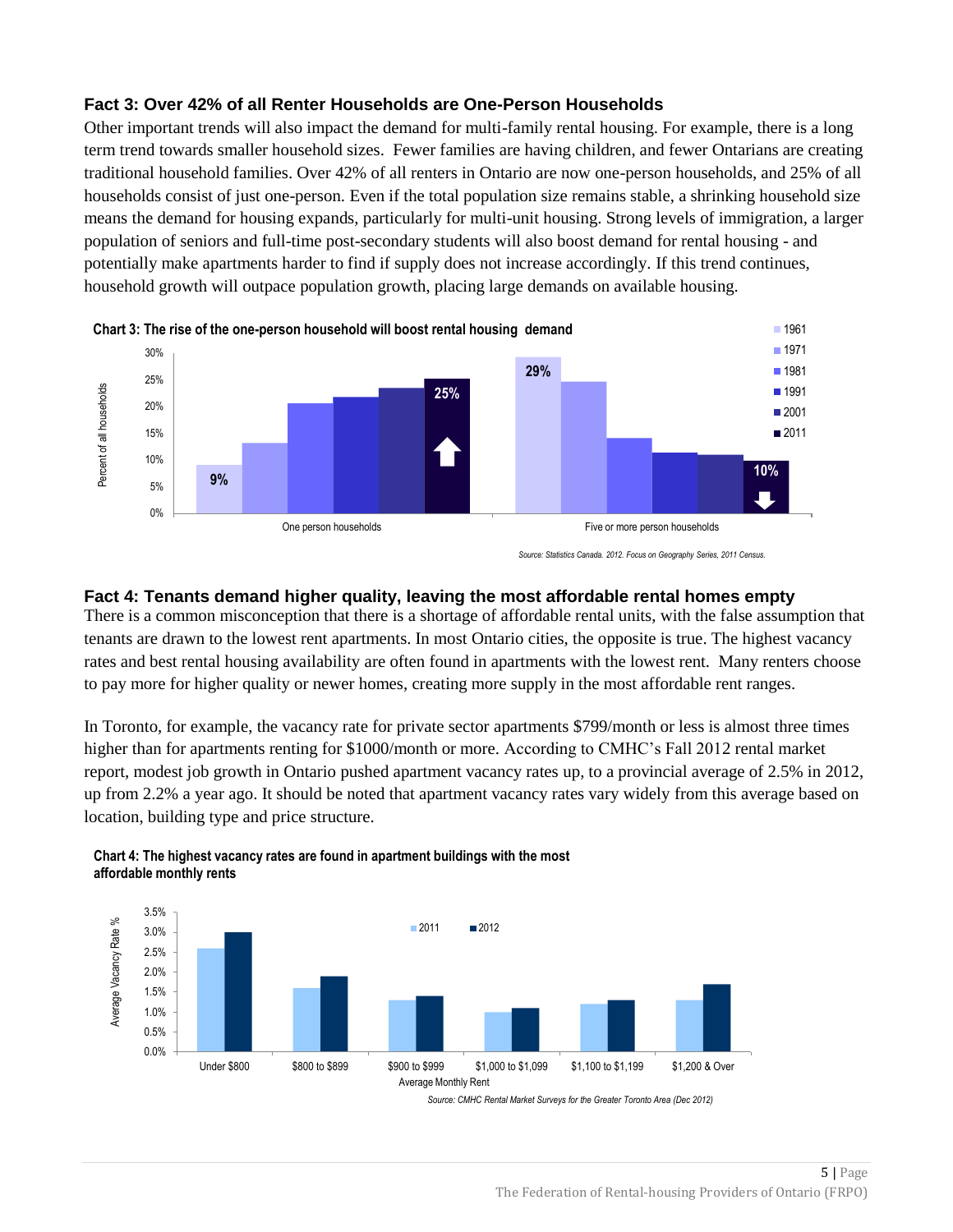### **Fact 5: Construction of private sector rental housing is at its highest level since 1993**

Additional rental apartment completions last year, combined with weaker rental demand from the under 25 age group, pushed the purpose-built rental apartment vacancy rate upward last year. There were over 4,900 purposebuilt rental starts in 2012 in Ontario, a three percent increase over 2011. While modest compared to overall additions to the housing stock, there remains a stable supply of new purpose-built rental housing, with 2012 on track to see the highest level of rental starts since 1993. While this moderate increase in new rental supply is encouraging, it may be insufficient to meet increased demand for rental housing going forward.



#### **Chart 5: Rental housing construction in Ontario at its highest level since 1993**

*Source: CMHC Housing Now, Ontario Region 2012; CMHC Housing Observer 2012*

#### **Fact 6: Tenants are remaining in their rental units for longer periods of time**

Recent trends indicate that tenants are extending their occupancies, with the average tenancy length increasing from under 2.9 years in 2006 to 3.3 years in 2012. The average turnover rate (percent of units that see tenants move out) has dropped from 30% in 2007 to 24% in 2012. This is partly due to tenants delaying home purchases as housing prices rise, and efforts by landlords to enhance housing quality and improve tenant satisfaction rates.

Many other trends are creating more potential renters. In 2011, 43% of young Canadian adults aged 20-29 still lived with their parents, further delaying renting or purchasing their own home. This is up dramatically from 27% in 1981. This swell in "boomerang kids" (young adults living with their parents) is setting a strong basis for future household growth, as adults in this situation will eventually move out to either purchase or rent their own home. Post-secondary school enrolment is increasing, boosting the demand for student rentals. Growth in the population of seniors is creating demand for convenient multi-unit housing as elderly couples move-out of single family, detached houses.





<sup>6</sup> | Page The Federation of Rental-housing Providers of Ontario (FRPO)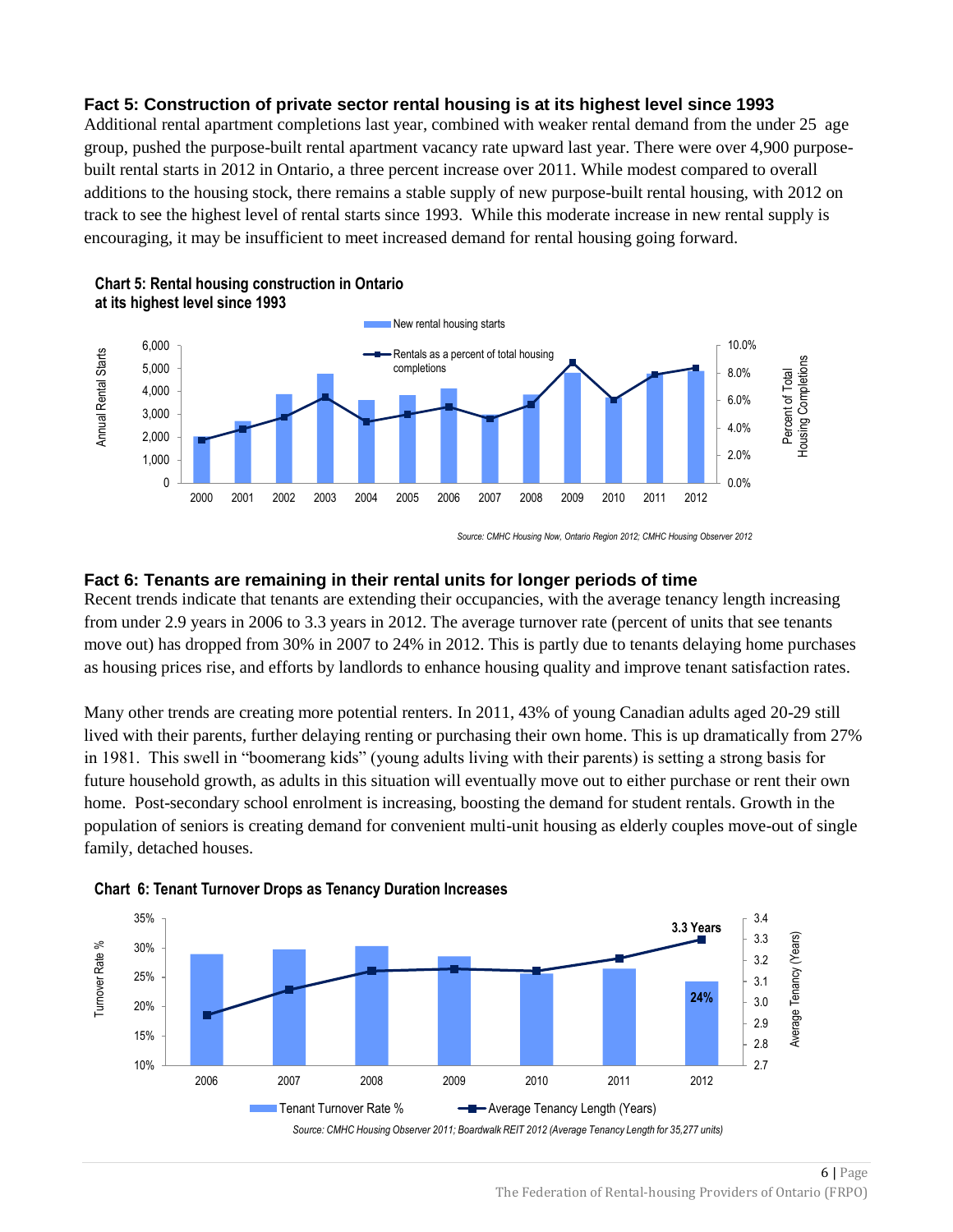# <span id="page-7-0"></span>Housing Affordability and Poverty Reduction: An Ontario Housing Benefit

There are over 100,000 low income households and seniors in Ontario paying over 50% of their incomes for shelter costs and receiving no social assistance. FRPO, along with a coalition of industry and community organizations, continues to support the Ontario government's decision to explore an Ontario Housing Benefit as a way to help low income Ontarians pay for rental housing costs. This was first announced in the Ontario Government's Long Term Affordable Housing Strategy in November 2010 and re-affirmed in the 2012 Ontario Budget.



**Chart 7: The need for a Housing Benefit: Estimate of renter households with high shelter cost burden relative to income (Ontario)**

An Ontario Housing Benefit can provide assistance to low-income tenants to help them meet their rent payment. Similar to the Ontario Child Benefit, an Ontario Housing Benefit can reduce financial barriers that exist for people when they try to move from social assistance to employment. The benefit can vary according to city size, family size, a tenant's income and rent paid. Housing benefits have been shown to be effective anti-poverty tools in other jurisdictions, including Quebec, Manitoba and British Columbia. It's time for Ontario to catch up.

One of the best features of an Ontario Housing Benefit is that it addresses the root cause of housing affordability problems, which is low household income relative to shelter costs. Evidence demonstrates that virtually every household in core housing need<sup>1</sup> falls into the two lowest income quintiles, with over 80 percent of households in core housing need in the lowest income quintile (see Chart 8).



**Chart 8: Over 80% of urban households in core housing need are in the lowest income quintile** 

 $\overline{\phantom{a}}$ 

*Source: CMHC 2010 Housing Observer (SLID-based housing indicators and data)*

<sup>1</sup> According to CMHC, a household is in core housing need if housing does not meet one or more of adequacy, suitability or affordability standards and would have to spend 30% or more of its before-tax income to pay the median rent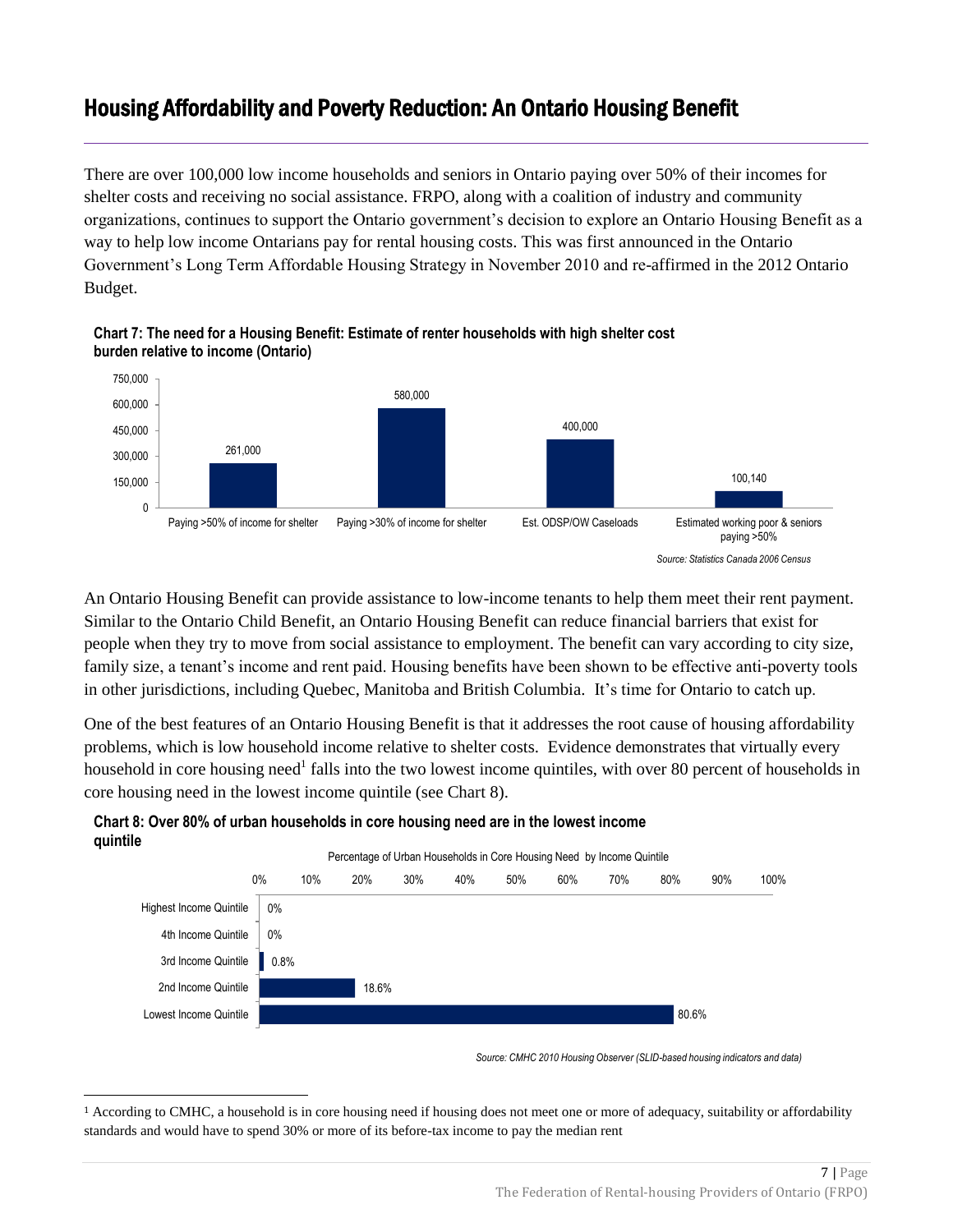### **Housing Benefit solves problems with current social assistance programs**

The Housing Benefit would be a new form of monthly income assistance, outside of the welfare payment system. It would remain in place once a welfare recipient leaves social assistance for work, but phase out as income rises and self-reliance to afford housing grows. Unlike other provinces, the only permanent housing benefit provided in Ontario is paid exclusively to social assistance recipients. There is currently *no* housing-related income program to help the working poor in Ontario. This acts as a barrier to employment, making the transition from social assistance to the labour market very difficult.

#### **Key features of a new Ontario Housing Benefit**

FRPO supports a new housing benefit that helps not just OW/ODSP recipients, but also the working poor, residents of social housing who are paying market rents, and those at risk of homelessness. They key features of a new Housing Benefit include:

- Eligibility based on high shelter cost burdens of renters with incomes below an income threshold. Benefit levels vary based on the different median rents found in individual communities across Ontario
- Costs to be controlled through establishing maximum rents for the purpose of calculating benefits and  $\bullet$ a maximum amount of benefit payable.
- Establishing a minimum rent or *contribution* from the tenant to ensure that the recipient pays part of the rent without subsidy.
- The housing benefit is paid to the tenant, preferably by direct deposit, not to the landlord, reducing the risk of the rent being inflated to capture the benefit.
- Introduces incentives for low-income tenants to shop for housing that is suitable for them, for instance,  $\bullet$ to seek out affordable housing that is closer to where they work.
- Designed to sustain assistance to individuals and families leaving OW and encourages the transition to  $\bullet$ employment. With each person successful in leaving and remaining off of OW, the full, basic costs of welfare, plus shelter components, are no longer expended.
- More cost-effective: It is possible to fund five to eight new housing benefit recipients for each person moving off OW.

Social housing (rent geared-to-income housing) is a very limited resource in Ontario. It represents only 5% of the total housing stock and 18% of the rental units. The waiting lists are long. Ontario Works and ODSP payments are not formally indexed to inflation, and the shelter components provide a maximum benefit that has no regard for the wide range in average rents found across Ontario's different municipalities, resulting in inadequate assistance provided to poor households in communities with higher housing costs such as Toronto and Ottawa.

# **Chart 9: As income growth slows, Ontario has the 2nd highest incidence of core housing need in Canada**



Source: CMHC Canadian Housing Observer, 2012, based on Statistics Canada Survey of Labour and Income Dynamics (SLID). A household is in core housing need if housing does not meet one or more of *adequacy, suitability or affordability standards and would have to spend 30% or more of its before-tax income to pay the median rent*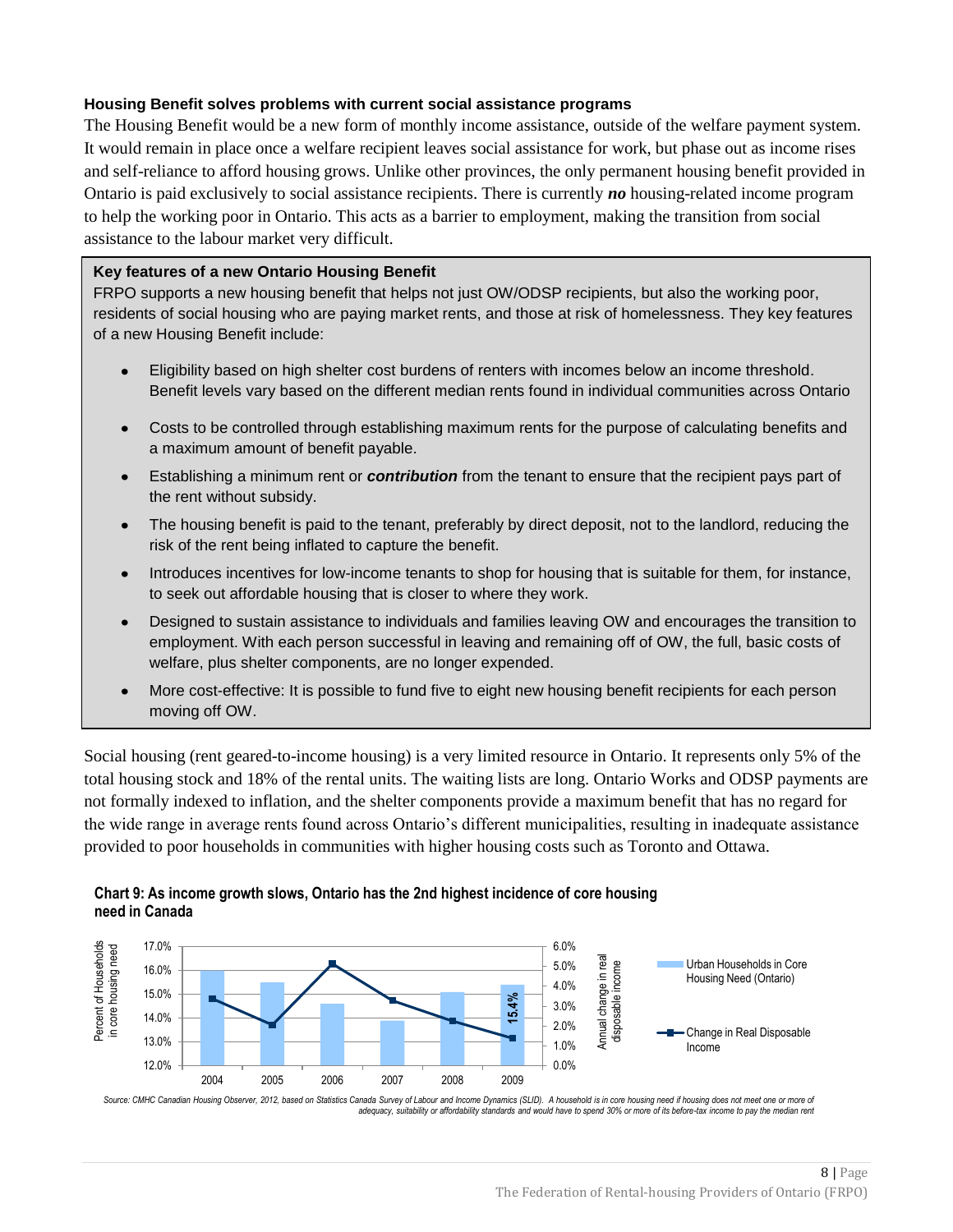*Recommended Policy: FRPO recommends that the Ontario government implement a new monthly Housing Benefit to help Ontario achieve its poverty reduction and housing affordability objectives by extending housing assistance to the working poor to reduce high shelter burdens, decrease the risk of homelessness, and minimize dependence on Ontario Works.*

**"A Housing Benefit for all low-income Ontarians could also assist in improving incomes and ease the challenge of ensuring fairness as between people on social assistance and low-income earners. Since it would also help people who are struggling with housing costs but not receiving social assistance, it could help reduce the number of people who need to seek social assistance."** 

*Frances Lankin and Munir A. Sheikh, Commission for the Review of Social Assistance in Ontario, 2012*

*A detailed proposal for a program has been submitted to the Ontario government, titled "A Housing Benefit for Ontario: One Housing Solution for a Poverty Reduction Strategy". This proposal was developed and supported by a broad coalition including: the Federation of Rental Housing Providers of Ontario (FRPO); the Ontario Non-Profit Housing Association; the Greater Toronto Apartments Association; the Daily Bread Food Bank; Metcalf Charitable Foundation and the Atkinson Charitable Foundation.*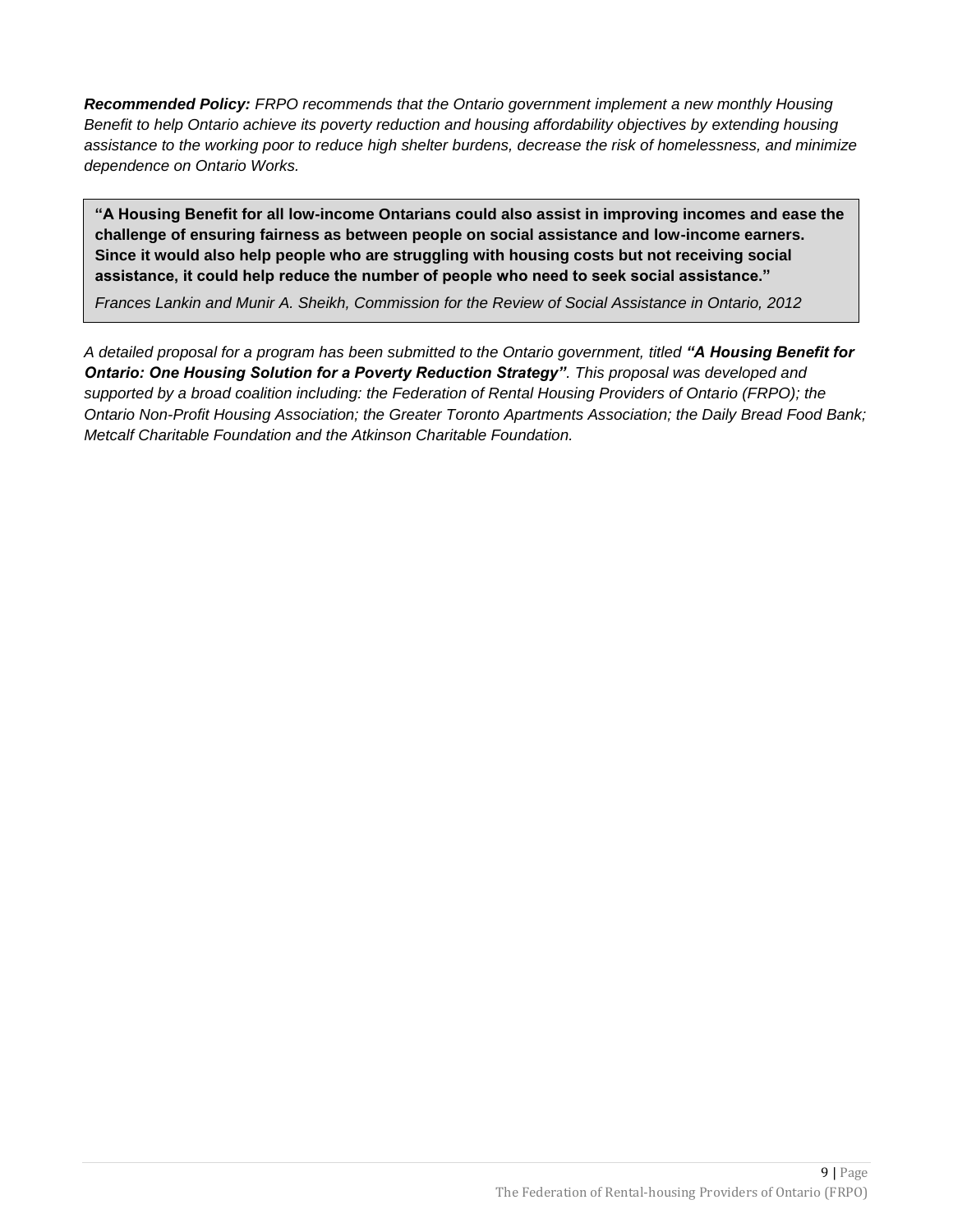# <span id="page-10-0"></span>Fixing Ontario's Broken Rent Dispute Process

Ontario's eviction process is broken. The typical process is 90 days in Ontario, costs landlords about \$4,400, not including administrative costs, lost time and productivity. If the landlord encounters a professional fraudulent tenant, internal Board reviews and appeals through the Superior Court add much longer delays: these tenants easily use Ontario's system to bilk landlords of up to one year's rent; suffer no consequences; and cause severe financial and emotional distress for landlords. Tenants who are involved also become worse-off, accumulating massive amounts of debt during the prolonged process.

Every tenant should have a fair opportunity to have their say or make a dispute. However, Ontario's imbalanced system has long since moved beyond fair. We now have a system in Ontario that actually caters to those who wish to unfairly abuse the system at a considerable cost to landlords and the other tenants.



**Chart 10: Rent Dispute Process Delays by Province**

*Source: FRPO Survey of landlords and rental housingassociations, 2006*

Altogether, the evidence suggests that Ontario's eviction process is broken and unfair. Delaying the process of justice has not proven to be beneficial, and may in fact be harmful to tenants. It is most certainly harmful and unjust to landlords. Other provinces exhibit shorter delays, showing that reform is possible (see Chart 10).

*Recommended Policy: FRPO recommends that the Ontario government make the residential rent dispute system fairer and improve justice by adopting all of the recommendations in FRPO's "Justice Denied" report [\(http://www.frpo.org/Submissions\)](http://www.frpo.org/Submissions), including the following:*

### **Reduce Statutory Delays:**

 $\bullet$ Amend Section 59. (1) (b) of the Residential Tenancies Act (RTA) to allow a landlord to give the tenant a notice of termination (i.e. issue an L1) effective on the 5<sup>th</sup> day after termination, rather than the 14<sup>th</sup> day.

### **Reduce Hearing Delays:**

Provide the Landlord Tenant Board with the one-time financial resources necessary to reduce the average hearing wait time from one month to one week, and that the necessary accountability and performance structure be put in place to ensure the project is successful. Amend the *Resident Tenancies Act* to return to the previous practice of requiring tenants to file applications.

#### **Reduce Enforcement Delays:**

Immediately stop the practice of preventing landlords from filing with the sheriff for 11 days after an order is issued and amend provincial laws (the *Courts of Justice Act* and the *Residential Tenancies Act*) to explicitly allow private bailiffs to enforce Landlord Tenant Board orders and to require orders that had been previously stayed to be placed in priority sequence.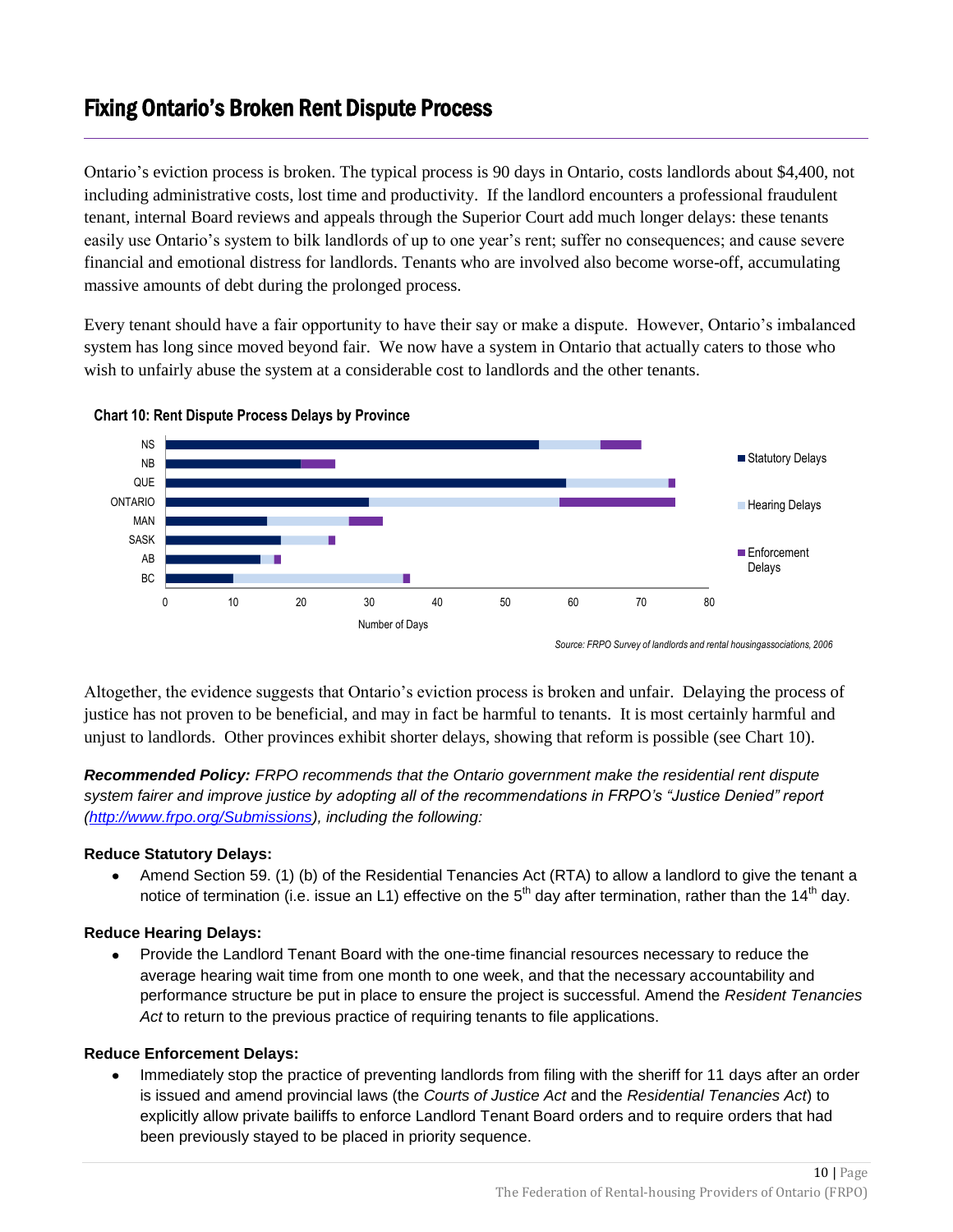### <span id="page-11-0"></span>**The 10% Ontario Clean Energy Benefit – Fair Relief for Tenants**

Residential electricity prices in Ontario are expected to increase by almost 30% between 2012 and 2015. In rental housing, all of these costs are ultimately borne by tenants through rent increases. The 10% Ontario Clean Energy Benefit, introduced in 2011 for a five-year period, is vital to helping landlords provide relief from big cost increases to tenants. The rental housing industry continues to be supportive of regulatory provisions that enable multi-residential rental properties to have the 3,000 kWh cap applied on a per-housing unit basis. For many multiunit apartment complexes, hydro consumption in residual common areas (lobbies, hallways, elevators, stairwells, laundry rooms) may exceed the 3,000 kWh cap, even though these areas represent an extension of tenants' living spaces. For 2013 to 2015, expanding or eliminating the cap for rental housing common areas would help further protect tenants against the future hydro cost increases.

*Recommended Policy: FRPO recommends that the Ontario government ensure the 10% Ontario Clean Energy Benefit treats all residential properties fairly to help protect tenants against future hydro price increases. For any energy-related credits or benefits, consideration should be given to energy consumption in rental apartment common areas that are an extension of the living space of tenants.*

### **Removing Regulatory Barriers to Energy Conservation (Suite Metering)**

Conservation is a key strategy to reducing energy consumption, promoting energy efficiency and curbing greenhouse gas emissions. It is very clear that for households to conserve electricity, they need to know their usage. About 85 percent of Ontario's high-rise rental housing stock is still not individually metered for electricity – most tenants are not suite metered and have hydro hidden in their rent. Current complex and onerous rules are an obstacle to suite metering and aggravate overall efforts to improve energy conservation. To help achieve improved energy conservation, many of the regulatory barriers should be removed. Individual suite metering for tenants is standard practice all around the world, without the excessive and burdensome regulation now in place by the Ontario government.



### **Chart 11: Energy savings of 34% when tenants pay their own hydro bills**

*Source: Navigant Consulting, Ltd., 2012. Based on a sample of monthly data for 3,971 apartment units in 22 buildings in Ontario*

*Recommended Policy: FRPO recommends that the Ontario government enhance energy conservation in rental housing by removing regulatory barriers to suite metering, specifically: 1) Allowing rental housing providers to transition all housing units to suite metering (not just those where the sitting tenant grants consent); and, 2) Allowing suite metering in all electrically heated rental housing buildings.*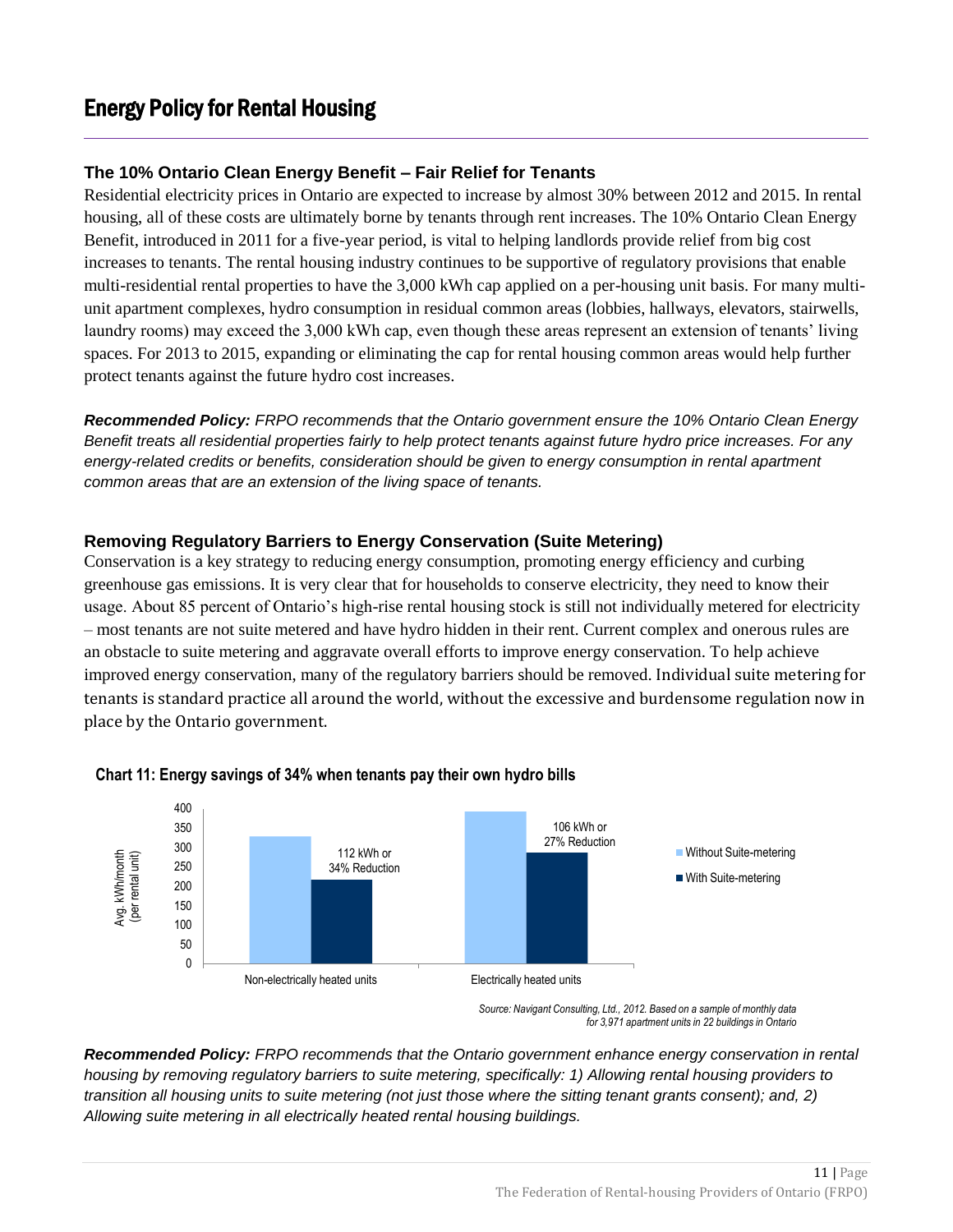# <span id="page-12-0"></span>The Risks of Rent Regulation

Many factors may lead to increased rental housing demand in future years. Higher home prices, smaller household sizes, immigration, increased post-secondary enrolment and an ageing population will all contribute to lower vacancy rates, despite modest increases in new rental housing construction. As well, the rental housing stock that exists is getting older, with over half of all rental buildings in Ontario built prior to 1970. Major investments in repairs and maintenance will be needed. The risk of further restrictions on rent increases would be devastating to rental housing providers and tenants.

For landlords, the existing 2.5% rent control cap (or less depending on inflation) simply means that rents will not keep pace with the increased costs of management, utilities, taxes, maintenance and repairs. There is no good policy rationale for preventing owners from being able to recover inflationary costs. In order to keep rental buildings in a good state of repair, housing providers will require inflationary increases plus what is needed for capital investments.



**Chart 12: Tenants in Ontario experiencing the lowest rent increases in a generation**

*Source: Statistics Canada, CPI Rent Index; Ontario Ministry of Municipal Affairs and Housing June 29, 2011, Press Release, CMHC Rental Market Report, Ontario Fall 2012*

### **Tenants are seeing the lowest rate of rent increases in over a generation**

Ontario's rent control policies already cap rent increases at very low levels - for example the record low rent control guideline of 0.7% in 2011. The average annual increase from 2004-2012 was only 1.98%. There is no evidence that Ontario tenants are experiencing unreasonable rent increases. Average rent increases in Ontario are very comparable, and even less, than in most provinces. Over the past decade, rents have fallen in real terms when adjusted for inflation. Using 2002 Constant Dollars, average 2-bedroom rents in Ontario have fallen from \$883 in 2002 to \$840 in 2011. Compared to the prices of other goods and services, rents are not increasing – they are falling. Meanwhile, the costs landlords must pay to manage and maintain rental housing continue to escalate.



*Source: CMHC Rental Market Report, Canada Highlights Fall 2012*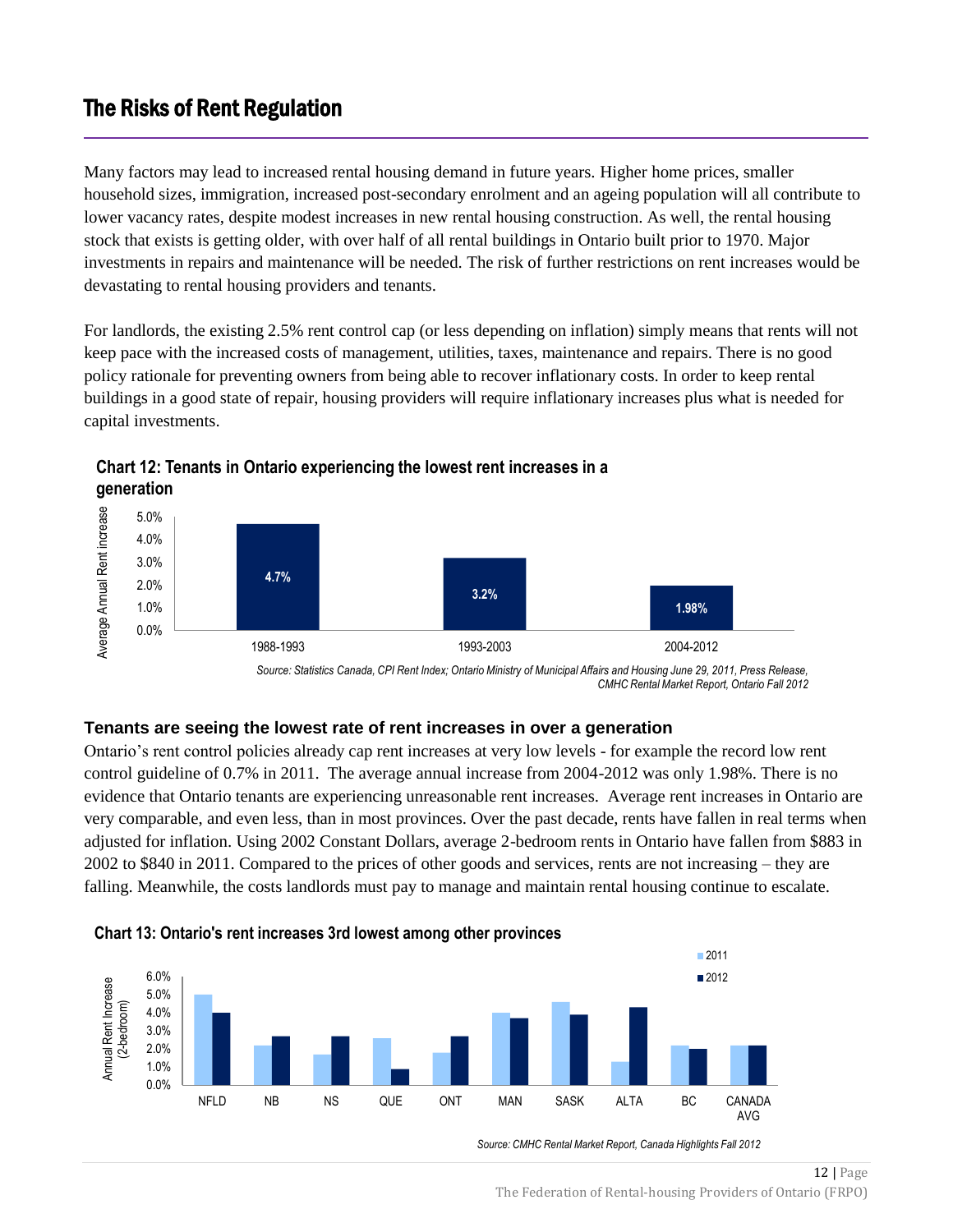# <span id="page-13-0"></span>Promote Fair Local Property Tax Policy

### **Eliminate the regressive taxation of tenants**

One of the most significant housing affordability measures the provincial government could implement would be a mandatory requirement for municipalities to remove the unfavourable property tax treatment of multi-residential properties. In Ontario, the average tenant faces a property tax rate of 1.78% (of the current value assessment of their home). In contrast, the average homeowner in Ontario pays a property tax rate of 0.68%.



**Chart 14: Renters in Ontario pay higher property taxes but have lower incomes** 

If tenants in Ontario were charged the same property tax rate as homeowners, it would result in a \$77 reduction in the monthly property tax paid by each tenant, or an average savings of \$924 annually. There is no policy justification for the regressive nature of municipal property tax rates on multi-residential properties that unfairly shift a higher tax burden onto renters compared to single-family home residents. Tenants bear the full costs of property taxes through their rent and would directly and quickly benefit from adoption of fair tax rates. Under the *Residential Tenancies Act,* property tax reductions must be passed on to tenants through rent reductions.

*Recommended Policy: FRPO recommends that the multi-residential property class be combined with the residential class and that the municipal tax rate on multi-residential properties be reduced to the residential rate. In making this recommendation, it is noted that property tax savings would have to be passed along to tenants under the provisions of the Residential Tenancies Act.*



### **Chart 15: Ontario municipalities charge tenants unfair taxes, compared to cities in other Canadian provinces (2012)**

*Source: Statistics Canada 2006 Income & FRPO based on Municipal Financial Information Returns*